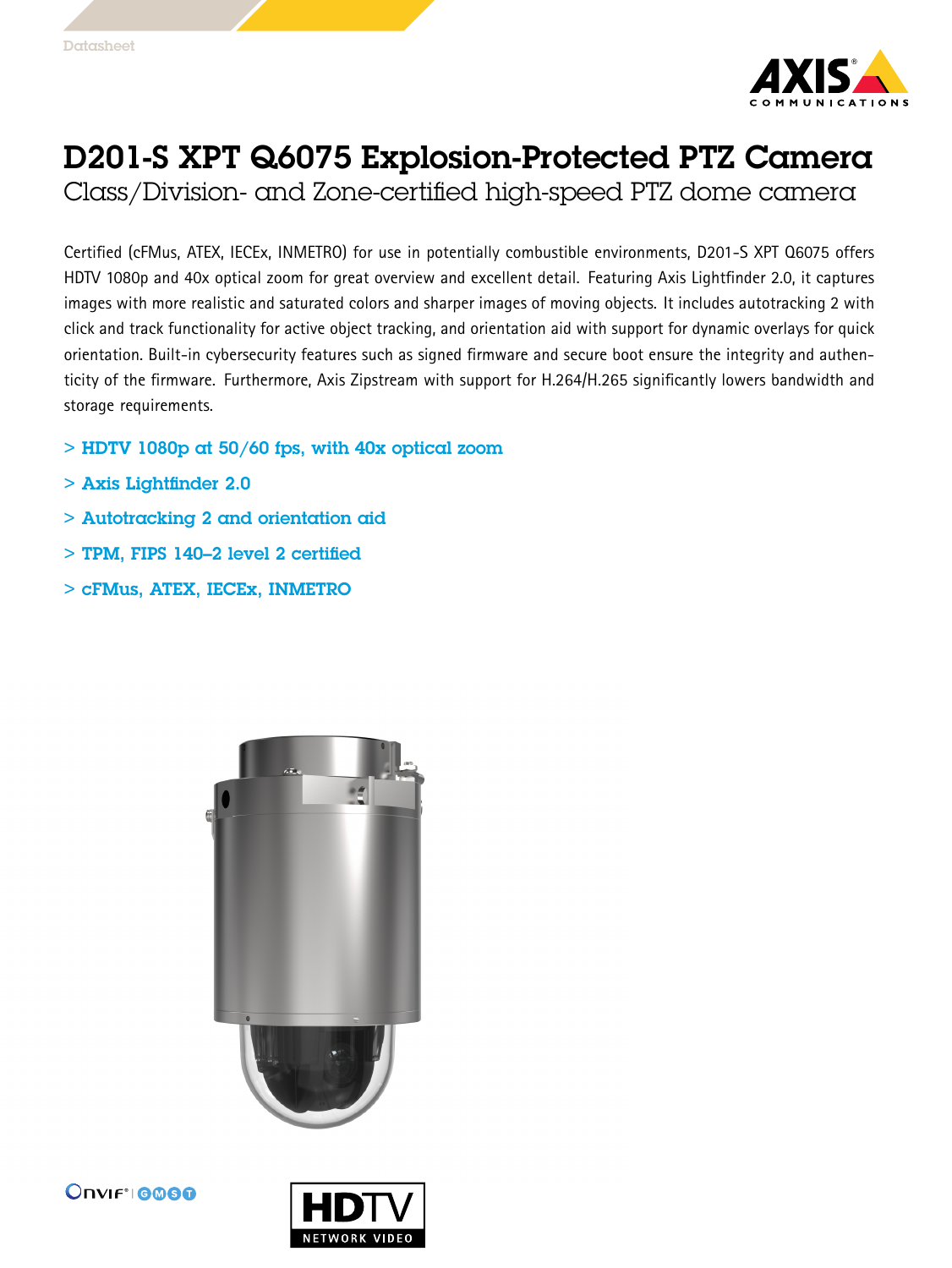## D201-S XPT Q6075 Explosion-Protected PTZ Camera

| Camera                                  |                                                                                                                                                                                                                                                                                                                                                                                                                                                                                                                   |
|-----------------------------------------|-------------------------------------------------------------------------------------------------------------------------------------------------------------------------------------------------------------------------------------------------------------------------------------------------------------------------------------------------------------------------------------------------------------------------------------------------------------------------------------------------------------------|
| Image sensor                            | 1/2.8" progressive scan RGB CMOS                                                                                                                                                                                                                                                                                                                                                                                                                                                                                  |
| Lens                                    | 4.25-170 mm, F1.6-4.95<br>Horizontal field of view: 65.1°-2.0° (1080p)<br>Vertical field of view: 39.1°-1.18° (1080p)<br>Autofocus, auto-iris                                                                                                                                                                                                                                                                                                                                                                     |
| Day and night                           | Automatically removable infrared-cut filter                                                                                                                                                                                                                                                                                                                                                                                                                                                                       |
| Minimum<br>illumination                 | Color: 0.1 lux at 30 IRE, F1.6<br>B/W: 0.002 lux at 30 IRE, F1.6<br>Color: 0.15 lux at 50 IRE, F1.6<br>B/W: 0.003 lux at 50 IRE, F1.6                                                                                                                                                                                                                                                                                                                                                                             |
| Shutter speed                           | 1/11000 s to 1/3 s                                                                                                                                                                                                                                                                                                                                                                                                                                                                                                |
| Pan/Tilt/Zoom                           | Pan: 360° endless, 0.05°-450°/s<br>Tilt: 220°, 0.05°-450°/s<br>Zoom: 40x optical, 12x digital, Total 480x zoom<br>E-flip, 256 preset positions, tour recording (max 10, max<br>duration 16 minutes each), quard tour (max 100), control queue,<br>on-screen directional indicator, orientation aid PTZ, set new pan<br>0°, adjustable zoom speed, focus recall                                                                                                                                                    |
| System on chip (SoC)                    |                                                                                                                                                                                                                                                                                                                                                                                                                                                                                                                   |
| Model                                   | ARTPEC-7                                                                                                                                                                                                                                                                                                                                                                                                                                                                                                          |
| Memory                                  | 1024 MB RAM, 512 MB Flash                                                                                                                                                                                                                                                                                                                                                                                                                                                                                         |
| Video                                   |                                                                                                                                                                                                                                                                                                                                                                                                                                                                                                                   |
| Video<br>compression                    | H.264 (MPEG-4 Part 10/AVC) Baseline, Main and High Profiles<br>H.265 (MPEG-H Part 2/HEVC) Main Profile<br>Motion JPEG                                                                                                                                                                                                                                                                                                                                                                                             |
| Resolution                              | HDTV 1080p 1920x1080 to 320x180                                                                                                                                                                                                                                                                                                                                                                                                                                                                                   |
| Frame rate                              | Up to 50/60 fps (50/60 Hz) in HDTV 1080p                                                                                                                                                                                                                                                                                                                                                                                                                                                                          |
| Video streaming                         | Multiple, individually configurable streams in H.264, H.265 and<br><b>Motion JPEG</b><br>Axis Zipstream technology in H.264 and H.265<br>Controllable frame rate and bandwidth<br>VBR/ABR/MBR H.264 and H.265                                                                                                                                                                                                                                                                                                     |
| lmage settings                          | Manual shutter time, compression, color, brightness, sharpness,<br>WDR: up to 120 dB depending on scene, white balance, exposure<br>control, exposure zones, fine tuning of behavior at low light,<br>rotation: 0°, 180°, dynamic text and image overlay, polygon<br>privacy masks, image freeze on PTZ, automatic defog, backlight<br>compensation, highlight compensation<br>Scene profiles: forensic, indoor, outdoor, traffic overview                                                                        |
| <b>Network</b>                          |                                                                                                                                                                                                                                                                                                                                                                                                                                                                                                                   |
| Security                                | Password protection, IP address filtering, HTTPS <sup>a</sup> encryption,<br>IEEE 802.1x (EAP-TLS) <sup>a</sup> network access control, digest<br>authentication, user access log, centralized certificate<br>management, brute force delay protection, signed firmware,<br>secure boot, secure keystore (CC EAL4 certified), TPM (FIPS 140-2<br>certified)                                                                                                                                                       |
| Supported<br>protocols                  | IPv4, IPv6 USGv6, ICMPv4/ICMPv6, HTTP, HTTPS <sup>a</sup> , HTTP/2, TLS <sup>a</sup> ,<br>QoS Layer 3 DiffServ, FTP, SFTP, CIFS/SMB, SMTP, mDNS (Bonjour),<br>UPnP®, SNMP v1/v2c/v3 (MIB-II), DNS/DNSv6, DDNS, NTP, RTSP,<br>RTP, SRTP, TCP, UDP, IGMP, RTCP, ICMP, DHCPv4/v6, ARP, SOCKS,<br>SSH, NTCIP, LLDP, CDP, MQTT v3.1.1, Syslog, Link-Local address<br>(ZeroConf)                                                                                                                                        |
| System integration                      |                                                                                                                                                                                                                                                                                                                                                                                                                                                                                                                   |
| Application<br>Programming<br>Interface | Open API for software integration, including VAPIX <sup>®</sup> and<br>AXIS Camera Application Platform; specifications at <i>axis.com</i><br>One-click cloud connection<br>ONVIF® Profile G, ONVIF® Profile M, ONVIF® Profile S and<br>ONVIF <sup>®</sup> Profile T, specification at onvif.org                                                                                                                                                                                                                  |
| <b>Event conditions</b>                 | Device status: above operating temperature, above or below<br>operating temperature, below operating temperature, fan failure,<br>IP address removed, network lost, new IP address, shock detected,<br>storage failure, system ready, within operating temperature<br>Edge storage: recording ongoing, storage disruption<br>I/O: manual trigger, virtual input<br>MQTT subscribe<br>PTZ: PTZ malfunctioning, PTZ movement, PTZ preset position<br>reached, PTZ ready<br>Scheduled and recurring: scheduled event |

|                               | Video: live stream open                                                                                                                                                                                                                                                                                                                                                                                                                                                                                                                                                                                                                                                                                   |
|-------------------------------|-----------------------------------------------------------------------------------------------------------------------------------------------------------------------------------------------------------------------------------------------------------------------------------------------------------------------------------------------------------------------------------------------------------------------------------------------------------------------------------------------------------------------------------------------------------------------------------------------------------------------------------------------------------------------------------------------------------|
| <b>Event actions</b>          | Day/night mode, overlay text, video recording to edge storage,<br>pre- and post-alarm video buffering, send SNMP trap<br>PTZ: PTZ preset, start/stop quard tour<br>File upload via FTP, SFTP, HTTP, HTTPS network share and email<br>Notification via email, HTTP, HTTPS and TCP<br>MQTT publish                                                                                                                                                                                                                                                                                                                                                                                                          |
| Data streaming                | Event data                                                                                                                                                                                                                                                                                                                                                                                                                                                                                                                                                                                                                                                                                                |
| Built-in<br>installation aids | Pixel counter, leveling guide                                                                                                                                                                                                                                                                                                                                                                                                                                                                                                                                                                                                                                                                             |
| Analytics                     |                                                                                                                                                                                                                                                                                                                                                                                                                                                                                                                                                                                                                                                                                                           |
| Applications                  | Included<br>AXIS Motion Guard, AXIS Fence Guard, AXIS Loitering Guard,<br>autotracking 2, active gatekeeper<br>Basic analytics (not to be compared with third-party analytics):<br>object removed, enter/exit detector, object counter<br>Support for AXIS Camera Application Platform enabling<br>installation of third-party applications, see <i>axis.com/acap</i>                                                                                                                                                                                                                                                                                                                                     |
| General                       |                                                                                                                                                                                                                                                                                                                                                                                                                                                                                                                                                                                                                                                                                                           |
| Casing                        | IP66/67-rated, electropolished EN 1.4404 (ASM 316L) stainless<br>steel casing for maximum corrosion protection<br>Prepared for American Petroleum Institute (API) DROP<br>compliance, with additional safety wire for US offshore<br>installations<br>Casing manufactured and certified by Spectrum Camera<br>Solutions, LLC<br>US Patents 9917428, D858611                                                                                                                                                                                                                                                                                                                                               |
| Sustainability                | PVC free                                                                                                                                                                                                                                                                                                                                                                                                                                                                                                                                                                                                                                                                                                  |
| Power                         | Axis High PoE 60 W SFP midspan: 100-240 V AC, max 66.1 W<br>Camera consumption: typical 14 W, max 51 W                                                                                                                                                                                                                                                                                                                                                                                                                                                                                                                                                                                                    |
| <b>Connectors</b>             | 8-position terminal block for PoE + ground, one M20 conduit<br>entry                                                                                                                                                                                                                                                                                                                                                                                                                                                                                                                                                                                                                                      |
| Storage                       | Pre-installed AXIS Surveillance microSDXC Card 128 GB<br>Support for SD card encryption (AES-XTS-Plain64 256bit)<br>Support for recording to network-attached storage (NAS)<br>For SD card and NAS recommendations see <i>axis.com</i>                                                                                                                                                                                                                                                                                                                                                                                                                                                                    |
| Operating<br>conditions       | -20 °C to 55 °C (-4 °F to 131 °F)<br>Arctic Temperature Control: Start-up at -20 °C (-4 °F)<br>Humidity 10-100% RH (condensing)                                                                                                                                                                                                                                                                                                                                                                                                                                                                                                                                                                           |
| <b>Storage</b><br>conditions  | -40 °C to 65 °C (-40 °F to 149 °F)                                                                                                                                                                                                                                                                                                                                                                                                                                                                                                                                                                                                                                                                        |
| <b>Approvals</b>              | EMC<br>EN 55032 Class A, EN 55024, EN 61000-3-2, EN 61000-3-3,<br>EN 61000-6-2, FCC Part 15 Subpart B Class A, ICES-003 Class A,<br>VCCI Class A, RCM AS/NZS CISPR 32 Class A<br>Safety<br>IEC/EN/UL 60950-1, IEC/EN/UL 60950-22,<br>CAN/CSA-C22.2 No. 60950-22, EN 62368-1:2014/A11:2017,<br>EN 60950-22:2017, IEC 62368-1:2014,<br>IEC 60950-22, UL 62368-1:2014,<br>UL 60950-22:2017, CAN/CSA C22.2 No.62368-1-14,<br>CSA CAN/CSA C22.2 No. 60950-22-17<br>Environment<br>ANSI/IEC/CAN/CSA-C22.2 60529 IP66/67, NEMA 250 Type 4X<br>Network<br>NIST SP500-267<br>Explosion<br>ANSI/ISA/EN/IEC/CAN/CSA-C22.2 60079-0,<br>ANSI/UL/EN/IEC/CAN/CSA-C22.2 60079-1,<br>ANSI/UL/IEN/EC/CAN/CSA-C22.2 60079-31 |
| <b>Certifications</b>         | USA (Divisions):<br>Class I Division 1 Groups B,C,D T6, type 4X, IP66/67<br>Class II/III, Division 1, Groups E,F,G T6<br>Ta = -20 °C to 55 °C<br>Certificate: FM17US0156X<br>USA and Canada (Zones):<br>Class I, Zone 1, AEx/Ex db IIB+H2 T6 Gb Ta -20 °C to 55 °C,<br>Type 4X, IP66/67<br>Zone 21, AEx/Ex tb IIIC T85 °C Db Ta = -20 °C to 55 °C, Type<br>4X, IP66/67<br>Certificate: FM17US0156X and FM18CA0103X<br>ATEX:                                                                                                                                                                                                                                                                               |